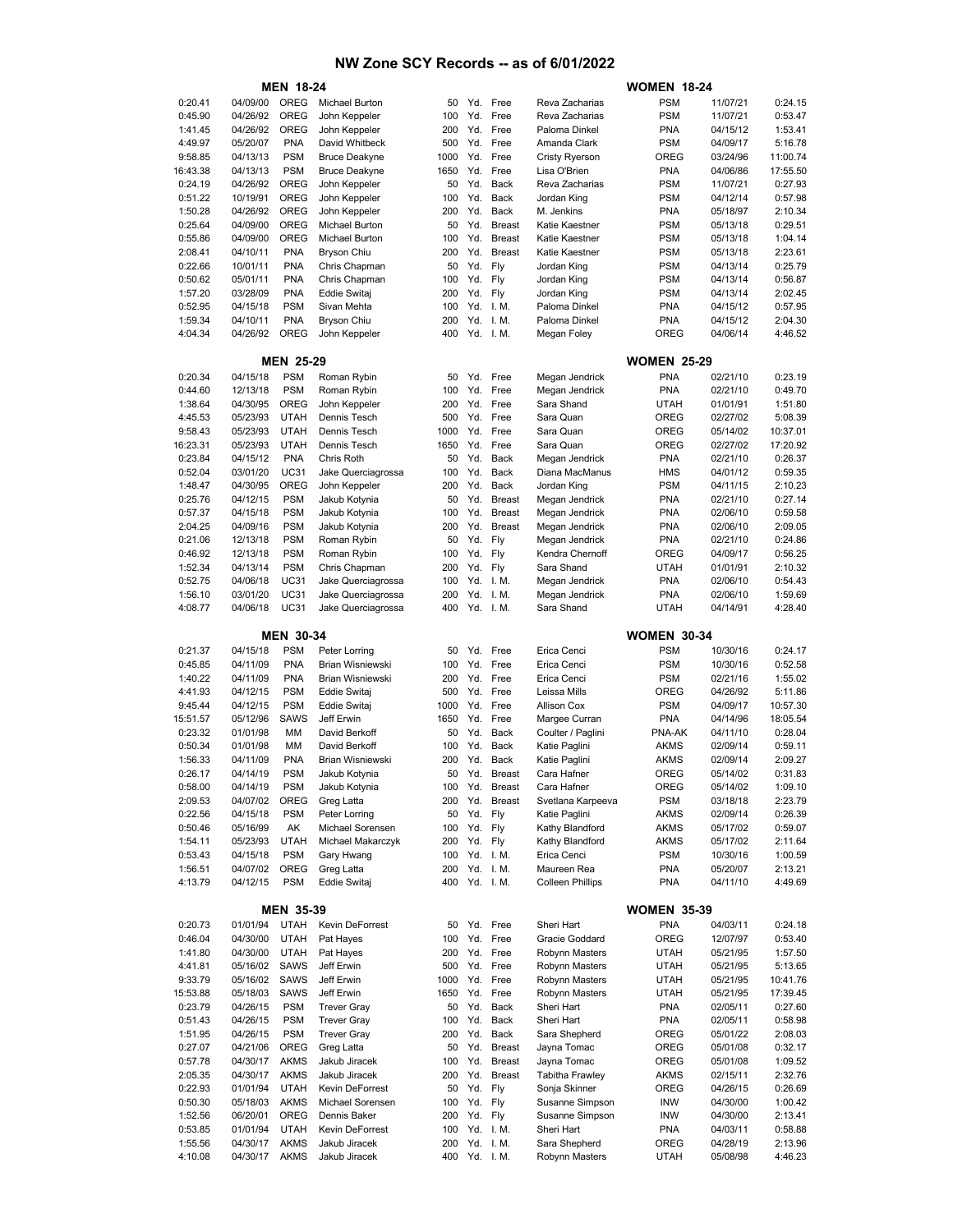|                    |                      | <b>MEN 40-44</b>         |                                            |             |            |                                |                                                | <b>WOMEN 40-44</b>         |                      |                     |
|--------------------|----------------------|--------------------------|--------------------------------------------|-------------|------------|--------------------------------|------------------------------------------------|----------------------------|----------------------|---------------------|
| 0:21.70            | 01/01/07             | <b>UTAH</b>              | Pat Hayes                                  | 50          |            | Yd. Free                       | Sheri Hart                                     | <b>PNA</b>                 | 05/01/11             | 0:23.92             |
| 0:47.96            | 01/01/07             | <b>UTAH</b>              | Pat Hayes                                  | 100         | Yd.        | Free                           | Sheri Hart                                     | <b>PNA</b>                 | 05/01/11             | 0:51.86             |
| 1:43.69            | 04/09/05             | <b>OREG</b>              | Dennis Baker                               | 200         | Yd.        | Free                           | Suzanne Simpson                                | <b>INWM</b>                | 05/17/02             | 1:56.14             |
| 4:41.58            | 04/21/06             | <b>OREG</b>              | Dennis Baker                               | 500         | Yd.        | Free                           | Suzanne Simpson                                | <b>INWM</b>                | 05/17/02             | 5:13.14             |
| 9:37.46            | 05/20/07             | <b>SAWS</b>              | Jeff Erwin                                 | 1000        | Yd.        | Free                           | <b>Haleigh Werner</b>                          | <b>PSM</b>                 | 05/09/13             | 10:51.34            |
| 16:01.00           | 05/10/09             | <b>SAWS</b>              | Jeff Erwin                                 | 1650        | Yd.        | Free                           | Suzanne Simpson                                | <b>INWM</b>                | 05/17/02             | 17:53.81            |
| 0:24.82            | 04/15/18             | <b>PSM</b>               | <b>Trever Gray</b>                         | 50          | Yd.        | Back                           | Sheri Hart                                     | <b>PNA</b>                 | 05/01/11             | 0:26.12             |
| 0:51.81            | 02/21/16             | <b>PSM</b>               | <b>Trever Gray</b>                         | 100         | Yd.        | Back                           | Sheri Hart                                     | <b>PNA</b>                 | 05/01/11             | 0:56.03             |
| 1:57.17<br>0:27.05 | 04/29/12             | <b>PNA</b><br>OREG       | John Keppeler                              | 200         | Yd.<br>Yd. | Back                           | Ellen Reynolds                                 | <b>SAWS</b><br><b>PSM</b>  | 04/04/09             | 2:10.67<br>0:31.61  |
| 0:59.05            | 04/03/11<br>04/09/17 | <b>OREG</b>              | <b>Brad Bachulis</b><br>John Rasmussen     | 50<br>100   | Yd.        | <b>Breast</b><br><b>Breast</b> | <b>Haleigh Werner</b><br><b>Haleigh Werner</b> | <b>PNA</b>                 | 05/09/13<br>04/29/12 | 1:09.07             |
| 2:07.92            | 04/09/17             | <b>OREG</b>              | John Rasmussen                             | 200         | Yd.        | <b>Breast</b>                  | <b>Haleigh Werner</b>                          | <b>PNA</b>                 | 04/29/12             | 2:31.78             |
| 0:23.43            | 04/09/16             | <b>PSM</b>               | <b>Trever Gray</b>                         | 50          | Yd.        | Fly                            | Sheri Hart                                     | <b>PNA</b>                 | 05/01/11             | 0:26.25             |
| 0:51.32            | 04/09/16             | <b>PSM</b>               | <b>Trever Gray</b>                         | 100         | Yd.        | Fly                            | Suzanne Simpson                                | <b>INWM</b>                | 05/20/01             | 0:59.72             |
| 1:50.61            | 04/14/02             | <b>OREG</b>              | Dennis Baker                               | 200         | Yd.        | Fly                            | Suzanne Simpson                                | <b>INWM</b>                | 05/20/01             | 2:10.34             |
| 0:53.78            | 04/14/19             | <b>PSM</b>               | <b>Trever Gray</b>                         | 100         |            | Yd. I.M.                       | Sheri Hart                                     | <b>PNA</b>                 | 05/01/11             | 0:58.38             |
| 1:55.47            | 04/09/16             | <b>PSM</b>               | <b>Trever Gray</b>                         | 200         | Yd.        | I. M.                          | Ellen Reynolds                                 | <b>SAWS</b>                | 05/18/08             | 2:14.98             |
| 4:20.17            | 04/10/04             | OREG                     | Dennis Baker                               | 400         |            | Yd. I.M.                       | <b>Haleigh Werner</b>                          | <b>PNA</b>                 | 05/01/11             | 4:50.69             |
|                    |                      |                          |                                            |             |            |                                |                                                |                            |                      |                     |
|                    |                      | <b>MEN 45-49</b>         |                                            |             |            |                                |                                                | <b>WOMEN 45-49</b>         |                      |                     |
| 0:22.31            | 05/04/14             | <b>OREG</b>              | Michael Boosin                             | 50          | Yd.        | Free                           | Lisa Dahl                                      | <b>PNA</b>                 | 05/23/10             | 0:24.63             |
| 0:49.06            | 01/27/19             | <b>OREG</b><br>OREG      | Kurt Grote                                 | 100         | Yd.        | Free                           | Ellen Reynolds                                 | <b>SAWS</b>                | 05/23/10             | 0:53.71             |
| 1:45.04<br>4:39.10 | 05/20/07<br>05/20/07 | <b>OREG</b>              | Dennis Baker<br>Dennis Baker               | 200<br>500  | Yd.<br>Yd. | Free<br>Free                   | <b>Ellen Reynolds</b>                          | <b>SAWS</b><br><b>PSM</b>  | 05/23/10<br>05/04/14 | 1:56.99<br>5:21.00  |
| 9:48.64            | 05/01/11             | <b>SAWS</b>              | Jeff Erwin                                 | 1000        | Yd.        | Free                           | <b>Haleigh Werner</b><br><b>Haleigh Werner</b> | <b>PSM</b>                 | 05/04/14             | 10:50.84            |
| 16:08.05           | 05/23/10             | <b>SAWS</b>              | Jeff Erwin                                 | 1650        | Yd.        | Free                           | Susanne Simpson                                | <b>INWM</b>                | 05/22/05             | 18:03.61            |
| 0:25.00            | 04/10/22             | <b>PSM</b>               | <b>Trever Gray</b>                         | 50          | Yd.        | <b>Back</b>                    | Ellen Reynolds                                 | <b>SAWS</b>                | 05/01/11             | 0:27.53             |
| 0:54.09            | 05/19/19             | <b>OREG</b>              | <b>Mike Self</b>                           | 100         | Yd.        | Back                           | Ellen Reynolds                                 | <b>SAWS</b>                | 05/23/10             | 0:57.83             |
| 2:00.08            | 04/09/17             | <b>OREG</b>              | <b>Mike Self</b>                           | 200         | Yd.        | Back                           | Ellen Reynolds                                 | <b>SAWS</b>                | 11/17/13             | 2:06.28             |
| 0:26.91            | 05/01/11             | <b>OREG</b>              | James Corbeau                              | 50          | Yd.        | <b>Breast</b>                  | Jayna Tomac                                    | OREG                       | 04/09/17             | 0:32.78             |
| 0:58.77            | 05/09/09             | <b>OREG</b>              | James Corbeau                              | 100         | Yd.        | <b>Breast</b>                  | <b>Haleigh Werner</b>                          | <b>PSM</b>                 | 05/04/14             | 1:09.95             |
| 2:08.94            | 04/28/19             | OREG                     | Kurt Grote                                 | 200         | Yd.        | <b>Breast</b>                  | Ellen Reynolds                                 | <b>SAWS</b>                | 04/15/12             | 2:32.00             |
| 0:23.89            | 05/20/07             | <b>PNA</b>               | <b>Brad Hering</b>                         | 50          | Yd.        | Fly                            | Lisa Dahl                                      | <b>PNA</b>                 | 05/23/10             | 0:26.36             |
| 0:52.76            | 04/22/07             | <b>OREG</b>              | Dennis Baker                               | 100         | Yd.        | Fly                            | Arlene Delmage                                 | OREG                       | 05/01/08             | 0:59.39             |
| 1:50.73            | 12/06/08             | OREG                     | Dennis Baker                               | 200         | Yd.        | Fly                            | Arlene Delmage                                 | OREG                       | 05/01/08             | 2:14.69             |
| 0:55.13            | 04/28/19             | <b>OREG</b>              | Kurt Grote                                 | 100         | Yd.        | I. M.                          | Lisa Dahl                                      | <b>PNA</b>                 | 05/23/10             | 1:02.87             |
| 1:58.62            | 04/03/22             | <b>OREG</b>              | Kurt Grote                                 | 200         | Yd.        | I. M.                          | Ellen Reynolds                                 | SAWS                       | 05/23/10             | 2:11.08             |
| 4:14.17            | 05/20/10             | <b>OREG</b>              | Dennis Baker                               | 400         |            | Yd. I.M.                       | Ellen Reynolds                                 | SAWS                       | 04/15/12             | 4:41.31             |
|                    |                      | <b>MEN 50-54</b>         |                                            |             |            |                                |                                                | <b>WOMEN 50-54</b>         |                      |                     |
| 0:22.10            | 04/10/11             | <b>PNA</b>               | Ned Stack                                  | 50          | Yd.        | Free                           | Lisa Dahl                                      | <b>PNA</b>                 | 05/15/11             | 0:25.39             |
| 0:48.25            | 04/12/08             | <b>AKMS</b>              | <b>Rick Abbott</b>                         | 100         | Yd.        | Free                           | Ellen Reynolds                                 | <b>SAWS</b>                | 05/10/15             | 0:54.98             |
| 1:47.88            | 05/13/18             | <b>PSM</b>               | Mats Nygren                                | 200         | Yd.        | Free                           | Ellen Reynolds                                 | <b>SAWS</b>                | 05/10/15             | 1:58.95             |
| 4:53.88            | 04/26/15             | <b>SAWS</b>              | Jeff Erwin                                 | 500         | Yd.        | Free                           | Ellen Reynolds                                 | <b>SAWS</b>                | 05/10/15             | 5:17.05             |
| 9:57.55            | 04/26/15             | <b>SAWS</b>              | Jeff Erwin                                 | 1000        | Yd.        | Free                           | Ellen Reynolds                                 | <b>SAWS</b>                | 05/10/15             | 11:09.00            |
| 16:28.77           | 04/26/15             | <b>SAWS</b>              | Jeff Erwin                                 | 1650        |            | Yd. Free                       | Ellen Reynolds                                 | SAWS                       | 04/15/18             | 18:16.11            |
| 0:25.79            | 04/03/22             | <b>OREG</b>              | <b>Mike Self</b>                           | 50          | Yd.        | Back                           | Karen Andrus-Hughes                            | OREG                       | 05/01/08             | 0:29.08             |
| 0:55.66            | 04/03/22             | <b>OREG</b>              | <b>Mike Self</b>                           | 100         | Yd.        | <b>Back</b>                    | Ellen Reynolds                                 | SAWS                       | 11/23/14             | 0:59.72             |
| 2:01.20            | 04/03/22             | OREG                     | <b>Mike Self</b>                           | 200         | Yd.        | Back                           | Ellen Reynolds                                 | <b>SAWS</b>                | 11/23/14             | 2:07.51             |
| 0:28.51<br>1:02.57 | 04/30/17<br>04/11/10 | <b>PSM</b><br><b>HMS</b> | <b>Daniel Phillips</b><br>Lincoln Djang    | 50<br>100   | Yd.<br>Yd. | <b>Breast</b><br><b>Breast</b> | Kim Crouch<br>Kim Crouch                       | <b>PSM</b><br><b>PSM</b>   | 02/22/15<br>02/22/15 | 0:33.69<br>1:14.05  |
| 2:16.35            | 05/09/09             | OREG                     | Patrick Allender                           | 200         | Yd.        | <b>Breast</b>                  | <b>Ellen Reynolds</b>                          | SAWS                       | 04/15/18             | 2:33.22             |
| 0:24.24            | 04/15/07             | <b>PNA</b>               | Donald Graham                              | 50          | Yd.        | Fly                            | Lisa Dahl                                      | <b>PNA</b>                 | 04/29/12             | 0:27.94             |
| 0:54.71            | 04/25/04             | <b>PNA</b>               | Scott Lautman                              | 100         | Yd.        | Fly                            | Robin Parisi                                   | OREG                       | 04/09/05             | 1:03.45             |
| 2:03.04            | 04/25/04             | <b>PNA</b>               | Scott Lautman                              | 200         | Yd.        | Fly                            | Denise Stuntzner                               | OREG                       | 08/17/14             | 2:24.18             |
| 0:56.96            | 02/21/10             | <b>HMS</b>               | Lincoln Djang                              | 100         |            | Yd. I.M.                       | <b>Ellen Reynolds</b>                          | SAWS                       | 05/10/15             | 1:02.65             |
| 2:07.97            | 05/04/14             | <b>PSM</b>               | <b>Daniel Phillips</b>                     | 200         |            | Yd. I.M.                       | Ellen Reynolds                                 | SAWS                       | 04/15/18             | 2:12.57             |
| 4:22.48            | 11/04/11             | OREG                     | Dennis Baker                               | 400         |            | Yd. I.M.                       | Ellen Reynolds                                 | SAWS                       | 04/15/18             | 4:44.23             |
|                    |                      |                          |                                            |             |            |                                |                                                |                            |                      |                     |
| 0:22.90            |                      | <b>MEN 55-59</b>         | 04/18/09 ORE-AK Tennant / Abbott           | 50          |            | Yd. Free                       | Karen Andrus-Hughes                            | <b>WOMEN 55-59</b><br>OREG | 05/12/13             | 0:26.17             |
| 0:51.21            | 04/11/09             | <b>OREG</b>              | Mike Tennant                               | 100         |            | Yd. Free                       | Karen Andrus-Hughes                            | OREG                       | 05/12/13             | 0:57.35             |
| 1:49.56            |                      |                          |                                            |             |            | Yd. Free                       | Karen Andrus-Hughes                            |                            | 05/12/13             | 2:09.20             |
| 5:01.88            |                      |                          |                                            |             |            |                                |                                                |                            |                      |                     |
|                    | 05/01/11             | <b>AKMS</b>              | <b>Rick Abbott</b>                         | 200         |            |                                |                                                | OREG                       |                      |                     |
| 10:56.04           | 08/06/09<br>04/30/17 | <b>PNA</b><br><b>PSM</b> | <b>Rick Colella</b><br>Pete Colbeck        | 500<br>1000 |            | Yd. Free<br>Yd. Free           | Holly Vaughn-Edmonds<br>Mary Sweat             | OREG<br>OREG               | 05/19/19<br>04/06/14 | 5:43.14<br>12:00.51 |
| 18:18.52           | 05/13/18             | <b>PSM</b>               | <b>Daniel Phillips</b>                     | 1650        | Yd.        | Free                           | Mary Sweat                                     | OREG                       | 04/06/14             | 19:48.78            |
| 0:26.86            | 02/06/99             | OREG                     | Robert Smith                               | 50          | Yd.        | Back                           | Valerie Jenkins                                | OREG                       | 07/25/21             | 0:29.85             |
| 0:57.93            | 05/01/11             | <b>AKMS</b>              | <b>Rick Abbott</b>                         | 100         | Yd.        | Back                           | Karen Andrus-Hughes                            | OREG                       | 05/04/14             | 1:04.97             |
| 2:06.12            | 05/01/11             | <b>AKMS</b>              | <b>Rick Abbott</b>                         | 200         | Yd.        | Back                           | Karen Andrus-Hughes                            | OREG                       | 05/04/14             | 2:23.24             |
| 0:28.74            | 05/04/08             | <b>PNA</b>               | <b>Rick Colella</b>                        | 50          | Yd.        | <b>Breast</b>                  | Kim Crouch                                     | <b>PSM</b>                 | 05/13/18             | 0:34.71             |
| 1:03.07            | 05/04/08             | <b>PNA</b>               | <b>Rick Colella</b>                        | 100         | Yd.        | <b>Breast</b>                  | Colette Crabbe                                 | OREG                       | 04/06/14             | 1:15.68             |
| 2:17.05            | 05/04/08             | <b>PNA</b>               | <b>Rick Colella</b>                        | 200         | Yd.        | <b>Breast</b>                  | Colette Crabbe                                 | OREG                       | 04/06/14             | 2:45.46             |
| 0:24.52            | 02/11/18             | <b>PSM</b>               | <b>Brad Hering</b>                         | 50          | Yd.        | Fly                            | Arlene Delmage                                 | OREG                       | 04/14/19             | 0:29.10             |
| 0:56.14            | 05/04/08             | <b>PNA</b>               | Scott Lautman                              | 100         | Yd.        | Fly                            | Arlene Delmage                                 | OREG                       | 04/14/19             | 1:06.25             |
| 2:06.09            | 05/04/08             | <b>PNA</b>               | Scott Lautman                              | 200         |            | Yd. Fly                        | Arlene Delmage                                 | OREG                       | 04/28/19             | 2:30.14             |
| 0:57.23            | 05/01/11             | <b>AKMS</b>              | <b>Rick Abbott</b>                         | 100         |            | Yd. I.M.                       | Colette Crabbe                                 | OREG                       | 04/12/15             | 1:08.09             |
| 2:05.15<br>4:30.18 | 05/04/08<br>05/04/08 | <b>PNA</b><br><b>PNA</b> | <b>Rick Colella</b><br><b>Rick Colella</b> | 200<br>400  | Yd.        | I. M.<br>Yd. I.M.              | Colette Crabbe<br>Colette Crabbe               | OREG<br>OREG               | 04/06/14<br>04/12/15 | 2:26.19<br>5:09.72  |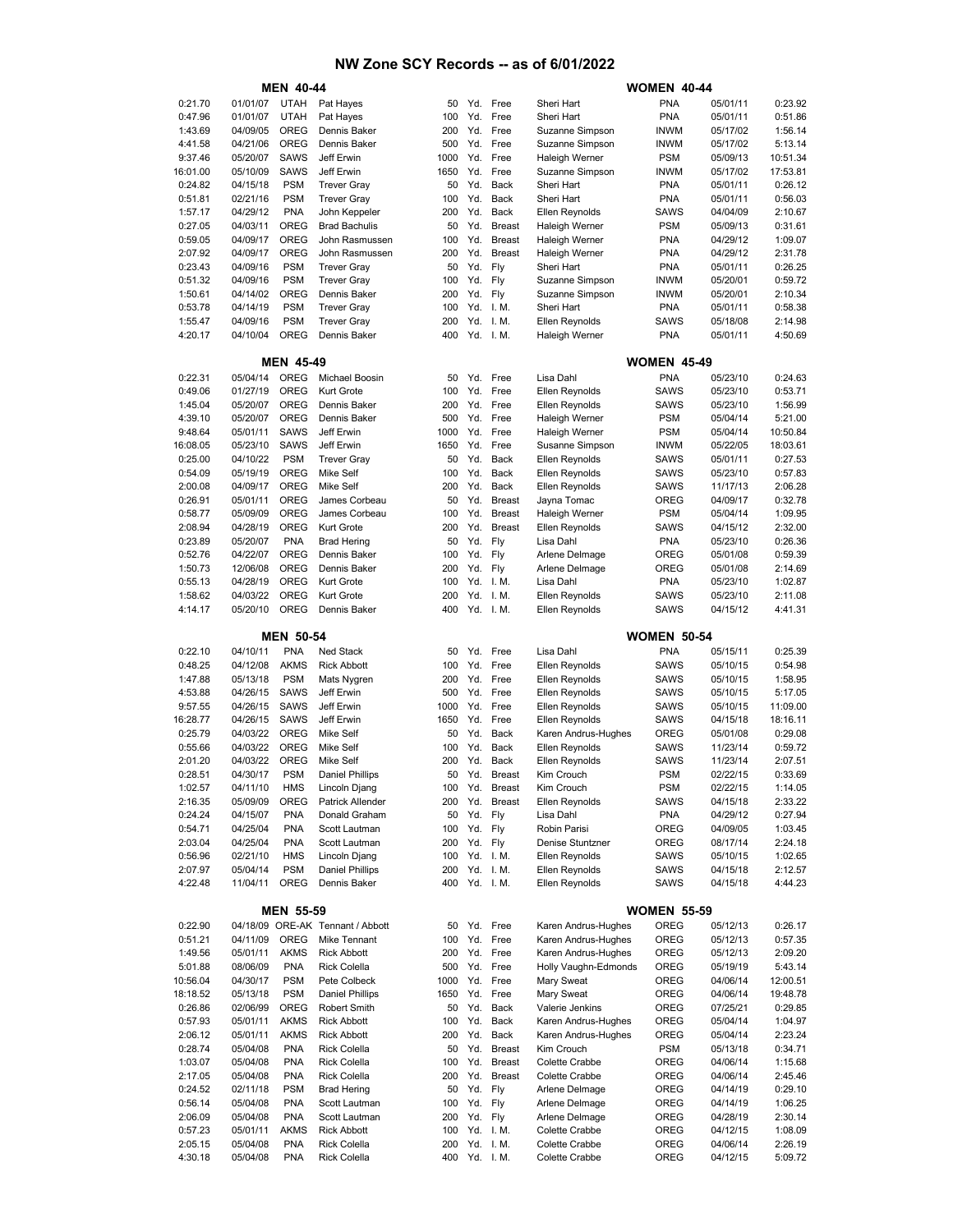|                    |                      | <b>MEN 60-64</b>          |                                        |            |            |                       |                                            | <b>WOMEN 60-64</b>        |                      |                     |
|--------------------|----------------------|---------------------------|----------------------------------------|------------|------------|-----------------------|--------------------------------------------|---------------------------|----------------------|---------------------|
| 0:23.58            | 05/13/18             | <b>AKMS</b>               | <b>Rick Abbott</b>                     | 50         |            | Yd. Free              | <b>Charlotte Davis</b>                     | <b>PSM</b>                | 05/04/14             | 0:27.02             |
| 0:52.17            | 04/30/17             | <b>AKMS</b>               | <b>Rick Abbott</b>                     | 100        | Yd.        | Free                  | Karen Andrus-Hughes                        | OREG                      | 05/13/18             | 0:59.15             |
| 1:51.08            | 04/26/15             | <b>PSM</b>                | <b>Rick Colella</b>                    | 200        | Yd.        | Free                  | Lo Knapp                                   | <b>UTAH</b>               | 04/30/17             | 2:13.00             |
| 5:11.70            | 02/19/12             | <b>PNA</b>                | <b>Rick Colella</b>                    | 500        | Yd.        | Free                  | <b>Charlotte Davis</b>                     | <b>PNA</b>                | 05/01/11             | 5:57.32             |
| 10:52.24           | 04/15/12             | <b>PNA</b>                | <b>Rick Colella</b>                    | 1000       | Yd.        | Free                  | Lo Knapp                                   | <b>UTAH</b>               | 04/12/15             | 12:19.18            |
| 18:24.00           | 05/23/10             | <b>PNA</b><br><b>OREG</b> | Alan Bell<br><b>Robert Smith</b>       | 1650<br>50 | Yd.<br>Yd. | Free<br><b>Back</b>   | Lo Knapp                                   | <b>UTAH</b>               | 04/12/15             | 20:31.91<br>0:30.34 |
| 0:27.62<br>0:59.00 | 04/26/04<br>05/13/18 | <b>AKMS</b>               | <b>Rick Abbott</b>                     | 100        | Yd.        | <b>Back</b>           | Karen Andrus-Hughes<br>Karen Andrus-Hughes | OREG<br>OREG              | 05/13/18<br>05/13/18 | 1:05.71             |
| 2:12.85            | 04/12/15             | <b>PSM</b>                | David Hannula                          | 200        | Yd.        | <b>Back</b>           | Karen Andrus-Hughes                        | OREG                      | 05/13/18             | 2:27.63             |
| 0:28.76            | 04/26/15             | <b>PSM</b>                | <b>Rick Colella</b>                    | 50         | Yd.        | <b>Breast</b>         | Chapman / Crabbe                           | PSM-ORE                   | 05/01/16             | 0:35.88             |
| 1:02.61            | 05/04/14             | <b>PSM</b>                | <b>Rick Colella</b>                    | 100        | Yd.        | <b>Breast</b>         | Lo Knapp                                   | <b>UTAH</b>               | 04/26/15             | 1:16.80             |
| 2:16.71            | 05/04/14             | <b>PSM</b>                | <b>Rick Colella</b>                    | 200        | Yd.        | <b>Breast</b>         | Lo Knapp                                   | <b>UTAH</b>               | 04/26/15             | 2:44.73             |
| 0:24.84            | 05/01/16             | <b>PSM</b>                | Donald Graham                          | 50         | Yd.        | Fly                   | <b>Charlotte Davis</b>                     | <b>PSM</b>                | 05/09/14             | 0:29.14             |
| 0:58.08            | 04/26/15             | <b>PSM</b>                | Donald Graham                          | 100        | Yd.        | Fly                   | <b>Charlotte Davis</b>                     | <b>PNA</b>                | 05/01/11             | 1:06.86             |
| 2:12.36            | 02/02/13             | <b>BWAQ</b>               | Scott Lautman                          | 200        | Yd.        | Fly                   | <b>Colette Crabbe</b>                      | OREG                      | 01/27/19             | 2:38.97             |
| 0:57.23            | 05/09/13             | <b>PSM</b>                | <b>Rick Colella</b>                    | 100        | Yd.        | I. M.                 | <b>Charlotte Davis</b>                     | <b>PSM</b>                | 05/09/13             | 1:08.41             |
| 2:03.26<br>4:24.24 | 05/04/14             | <b>PSM</b><br><b>PSM</b>  | <b>Rick Colella</b>                    | 200<br>400 | Yd.        | I. M.<br>Yd. I.M.     | Colette Crabbe                             | OREG<br>OREG              | 12/18/16             | 2:28.01             |
|                    | 05/04/14             |                           | <b>Rick Colella</b>                    |            |            |                       | Colette Crabbe                             |                           | 04/09/17             | 5:20.18             |
|                    |                      | <b>MEN 65-69</b>          |                                        |            |            |                       |                                            | <b>WOMEN 65-69</b>        |                      |                     |
| 0:24.26            | 04/14/19             | <b>PSM</b>                | <b>Rick Colella</b>                    | 50         |            | Yd. Free              | <b>Charlotte Davis</b>                     | <b>PSM</b>                | 04/10/16             | 0:27.84             |
| 0:52.37            | 04/28/19             | <b>PSM</b>                | <b>Rick Colella</b>                    | 100        | Yd.        | Free                  | <b>Charlotte Davis</b>                     | <b>PSM</b>                | 05/01/16             | 1:00.94             |
| 1:52.57            | 04/30/17             | <b>PSM</b>                | <b>Rick Colella</b>                    | 200        | Yd.        | Free                  | <b>Charlotte Davis</b>                     | <b>PSM</b>                | 03/06/16             | 2:17.15             |
| 5:05.44            | 04/09/17             | <b>PSM</b>                | <b>Rick Colella</b>                    | 500        | Yd.        | Free                  | <b>Charlotte Davis</b>                     | <b>PSM</b>                | 04/09/16             | 6:03.86             |
| 11:25.42           | 01/31/15             | <b>UC36</b>               | Dan Kirkland                           | 1000       |            | Yd. Free              | <b>Charlotte Davis</b>                     | <b>PSM</b>                | 04/09/16             | 12:30.97            |
| 19:16.25           | 05/20/07             | <b>OREG</b>               | <b>Tom Landis</b>                      | 1650       | Yd.        | Free                  | <b>Suzanne Dills</b>                       | <b>PNA</b>                | 05/01/11             | 22:32.74            |
| 0:28.46            | 05/09/09             | <b>OREG</b>               | <b>Robert Smith</b>                    | 50         | Yd.        | <b>Back</b>           | Wendy McNamara                             | <b>BSMT</b>               | 03/01/20             | 0:32.86             |
| 1:03.43            | 05/09/09             | OREG                      | <b>Robert Smith</b>                    | 100        | Yd.        | Back                  | Wendy McNamara                             | <b>BSMT</b>               | 04/03/21             | 1:13.91             |
| 2:23.14<br>0:28.88 | 04/12/15<br>05/13/18 | <b>UC36</b><br><b>PSM</b> | Dan Kirkland<br><b>Rick Colella</b>    | 200<br>50  | Yd.<br>Yd. | Back<br><b>Breast</b> | Wendy McNamara<br><b>Charlotte Davis</b>   | <b>BSMT</b><br><b>PSM</b> | 04/03/21<br>04/30/17 | 2:46.58<br>0:37.49  |
| 1:02.75            | 04/30/17             | <b>PSM</b>                | <b>Rick Colella</b>                    | 100        | Yd.        | <b>Breast</b>         | Colette Crabbe                             | OREG                      | 04/03/22             | 1:20.08             |
| 2:16.70            | 04/30/17             | <b>PSM</b>                | <b>Rick Colella</b>                    | 200        | Yd.        | <b>Breast</b>         | Colette Crabbe                             | OREG                      | 04/03/22             | 2:56.56             |
| 0:27.00            | 04/14/19             | <b>PSM</b>                | <b>Rick Colella</b>                    | 50         | Yd.        | Fly                   | <b>Charlotte Davis</b>                     | <b>PSM</b>                | 04/10/16             | 0:29.91             |
| 0:57.84            | 04/28/19             | <b>PSM</b>                | <b>Rick Colella</b>                    | 100        | Yd.        | Fly                   | <b>Charlotte Davis</b>                     | <b>PSM</b>                | 05/01/16             | 1:10.12             |
| 2:08.94            | 04/09/17             | <b>PSM</b>                | <b>Rick Colella</b>                    | 200        | Yd.        | Fly                   | Sarah Welch                                | <b>PNA</b>                | 04/15/12             | 3:10.02             |
| 0:57.37            | 04/28/19             | <b>PSM</b>                | <b>Rick Colella</b>                    | 100        |            | Yd. I.M.              | <b>Charlotte Davis</b>                     | <b>PSM</b>                | 04/30/17             | 1:10.02             |
| 2:03.63            | 04/30/17             | <b>PSM</b>                | <b>Rick Colella</b>                    | 200        |            | Yd. I.M.              | <b>Charlotte Davis</b>                     | <b>PSM</b>                | 05/01/16             | 2:35.18             |
| 4:30.64            | 05/13/18             | <b>PSM</b>                | <b>Rick Colella</b>                    | 400        |            | Yd. I.M.              | Colette Crabbe                             | OREG                      | 04/03/22             | 5:32.28             |
|                    |                      | <b>MEN 70-74</b>          |                                        |            |            |                       |                                            | <b>WOMEN 70-74</b>        |                      |                     |
| 0:26.44            | 05/01/16             | SAWS                      | <b>Robert Strand</b>                   | 50         |            | Yd. Free              | Margaret Toppel                            | OREG                      | 05/13/18             | 0:28.72             |
| 0:58.29            | 04/29/12             | <b>OREG</b>               | Tom Landis                             | 100        |            | Yd. Free              | <b>Charlotte Davis</b>                     | <b>PSM</b>                | 06/06/21             | 1:03.48             |
| 1:56.50            | 05/01/22             | <b>PSM</b>                | <b>Rick Colella</b>                    | 200        | Yd.        | Free                  | <b>Charlotte Davis</b>                     | <b>PSM</b>                | 06/06/21             | 2:21.31             |
| 5:41.21            | 11/04/18             | <b>PSM</b>                | Dan Kirkland                           | 500        |            | Yd. Free              | <b>Charlotte Davis</b>                     | <b>PSM</b>                | 11/07/21             | 6:16.06             |
| 11:46.94           | 04/14/19             | <b>OREG</b>               | Dan Kirkland                           | 1000       | Yd.        | Free                  | Lavelle Stoinoff                           | OREG                      | 04/26/04             | 13:58.55            |
| 19:46.98           | 05/19/19             | OREG                      | Dan Kirkland                           | 1650       |            | Yd. Free              | Lavelle Stoinoff                           | OREG                      | 03/26/04             | 23:45.69            |
| 0:32.66            | 11/09/13             | OREG                      | <b>Robert Smith</b>                    | 50         | Yd.        | <b>Back</b>           | <b>Margaret Toppel</b>                     | OREG                      | 05/13/18             | 0:34.60             |
| 1:07.73            | 05/19/19             | OREG                      | Dan Kirkland                           | 100        | Yd.        | Back                  | Margaret Toppel                            | OREG                      | 05/13/18             | 1:14.57             |
| 2:24.11<br>0:29.84 | 05/19/19<br>05/01/22 | <b>OREG</b><br><b>PSM</b> | Dan Kirkland<br><b>Rick Colella</b>    | 200<br>50  | Yd.<br>Yd. | Back<br><b>Breast</b> | Joy Ward<br><b>Janet Gettling</b>          | OREG<br>OREG              | 04/14/13<br>04/14/19 | 2:57.22<br>0:40.68  |
| 1:04.95            | 05/01/22             | <b>PSM</b>                | <b>Rick Colella</b>                    | 100        | Yd.        | <b>Breast</b>         | <b>Charlotte Davis</b>                     | <b>PSM</b>                | 08/22/21             | 1:24.44             |
| 2:35.66            | 05/01/16             | <b>SAWS</b>               | <b>Robert Strand</b>                   | 200        | Yd.        | <b>Breast</b>         | <b>Ginger Pierson</b>                      | OREG                      | 04/10/16             | 3:22.09             |
| 0:28.05            | 05/01/22             | <b>PSM</b>                | <b>Rick Colella</b>                    | 50         | Yd.        | Fly                   | <b>Margaret Toppel</b>                     | OREG                      | 05/13/18             | 0:32.45             |
| 1:02.10            | 05/01/22             | <b>PSM</b>                | <b>Rick Colella</b>                    | 100        | Yd. Fly    |                       | <b>Charlotte Davis</b>                     | <b>PSM</b>                | 11/07/21             | 1:12.10             |
| 2:53.22            | 04/14/13             | OREG                      | Tom Landis                             | 200        |            | Yd. Fly               | Janet Gettling                             | OREG                      | 08/22/21             | 3:35.33             |
| 0:59.97            | 05/01/22             | <b>PSM</b>                | <b>Rick Colella</b>                    | 100        |            | Yd. I.M.              | <b>Margaret Toppel</b>                     | OREG                      | 06/09/18             | 1:14.73             |
| 2:10.59            | 05/01/22             | <b>PSM</b>                | <b>Rick Colella</b>                    | 200        |            | Yd. I.M.              | Janet Gettling                             | OREG                      | 02/17/19             | 3:15.74             |
| 4:43.56            | 05/01/22             | <b>PSM</b>                | <b>Rick Colella</b>                    | 400        |            | Yd. I.M.              | <b>Joy Ward</b>                            | OREG                      | 12/30/12             | 7:00.38             |
|                    |                      |                           |                                        |            |            |                       |                                            |                           |                      |                     |
|                    |                      |                           |                                        |            |            |                       |                                            |                           |                      |                     |
|                    |                      | <b>MEN 75-79</b>          |                                        |            |            |                       |                                            | <b>WOMEN 75-79</b>        |                      |                     |
| 0:26.84            | 05/09/09             | OREG                      | David Radcliff                         | 50         |            | Yd. Free              | <b>Joy Ward</b>                            | OREG                      | 04/28/19             | 0:37.05             |
| 0:58.68            | 05/09/09             | OREG                      | David Radcliff                         | 100        |            | Yd. Free              | Sue Calnek-Morris<br>Lorna Henry           | OREG                      | 05/19/19             | 1:26.39             |
| 2:08.77<br>6:03.87 | 05/09/09<br>05/08/10 | OREG<br>OREG              | David Radcliff<br>David Radcliff       | 200<br>500 |            | Yd. Free<br>Yd. Free  | Sue Calnek-Morris                          | KM<br>OREG                | 04/28/19<br>01/27/19 | 3:15.03<br>8:16.44  |
| 12:20.59           | 05/09/09             | OREG                      | David Radcliff                         | 1000       |            | Yd. Free              | Sue Calnek-Morris                          | OREG                      | 01/27/19             | 17:11.35            |
| 20:25.49           | 05/09/09             | OREG                      | David Radcliff                         | 1650       | Yd.        | Free                  | Lynne Lund                                 | <b>SUSA</b>               | 04/30/17             | 28:30.65            |
| 0:35.74            | 01/30/16             | OREG                      | Chris Hiatt                            | 50         | Yd.        | Back                  | Joy Ward                                   | OREG                      | 05/13/18             | 0:40.75             |
| 1:19.44            | 06/06/21             | <b>PSM</b>                | Michael McColly                        | 100        | Yd.        | Back                  | Joy Ward                                   | OREG                      | 04/15/18             | 1:30.02             |
| 2:49.46            | 05/20/07             | <b>PNA</b>                | <b>Bob Miller</b>                      | 200        | Yd.        | Back                  | Joy Ward                                   | OREG                      | 05/13/18             | 3:14.48             |
| 0:37.31            | 04/10/22             | <b>PSM</b>                | Steven Peterson                        | 50         | Yd.        | <b>Breast</b>         | Mirjana Prather                            | OREG                      | 04/14/19             | 0:45.47             |
| 1:22.63            | 04/28/22             | <b>PSM</b>                | Steven Peterson                        | 100        | Yd.        | <b>Breast</b>         | Mirjana Prather                            | OREG                      | 04/14/19             | 1:39.39             |
| 3:03.20            | 04/10/22             | <b>PSM</b>                | Steven Peterson                        | 200        |            | Yd. Breast            | Ginger Pierson                             | OREG                      | 05/16/22             | 3:50.18             |
| 0:30.53            | 04/14/19             | <b>PSM</b>                | <b>Robert Pilger</b>                   | 50         | Yd. Fly    |                       | Joy Ward                                   | OREG                      | 05/13/18             | 0:41.40             |
| 1:23.77            | 05/16/94             | OREG                      | Andrew Holden<br><b>Gerald Huestis</b> | 100        | Yd. Fly    |                       | Sarah Welch                                | <b>PSM</b>                | 04/28/22             | 1:47.14             |
| 3:29.52<br>1:17.70 | 04/09/95<br>04/28/19 | OREG<br><b>PSM</b>        | <b>Robert Pilger</b>                   | 200<br>100 |            | Yd. Fly<br>Yd. I.M.   | Joy Ward<br>Joy Ward                       | OREG<br>OREG              | 12/17/17<br>05/13/18 | 4:01.59<br>1:34.62  |
| 2:55.04            | 11/07/21             | <b>PSM</b>                | Steven Peterson                        | 200        |            | Yd. I.M.              | Joy Ward                                   | OREG                      | 04/15/18             | 3:30.48             |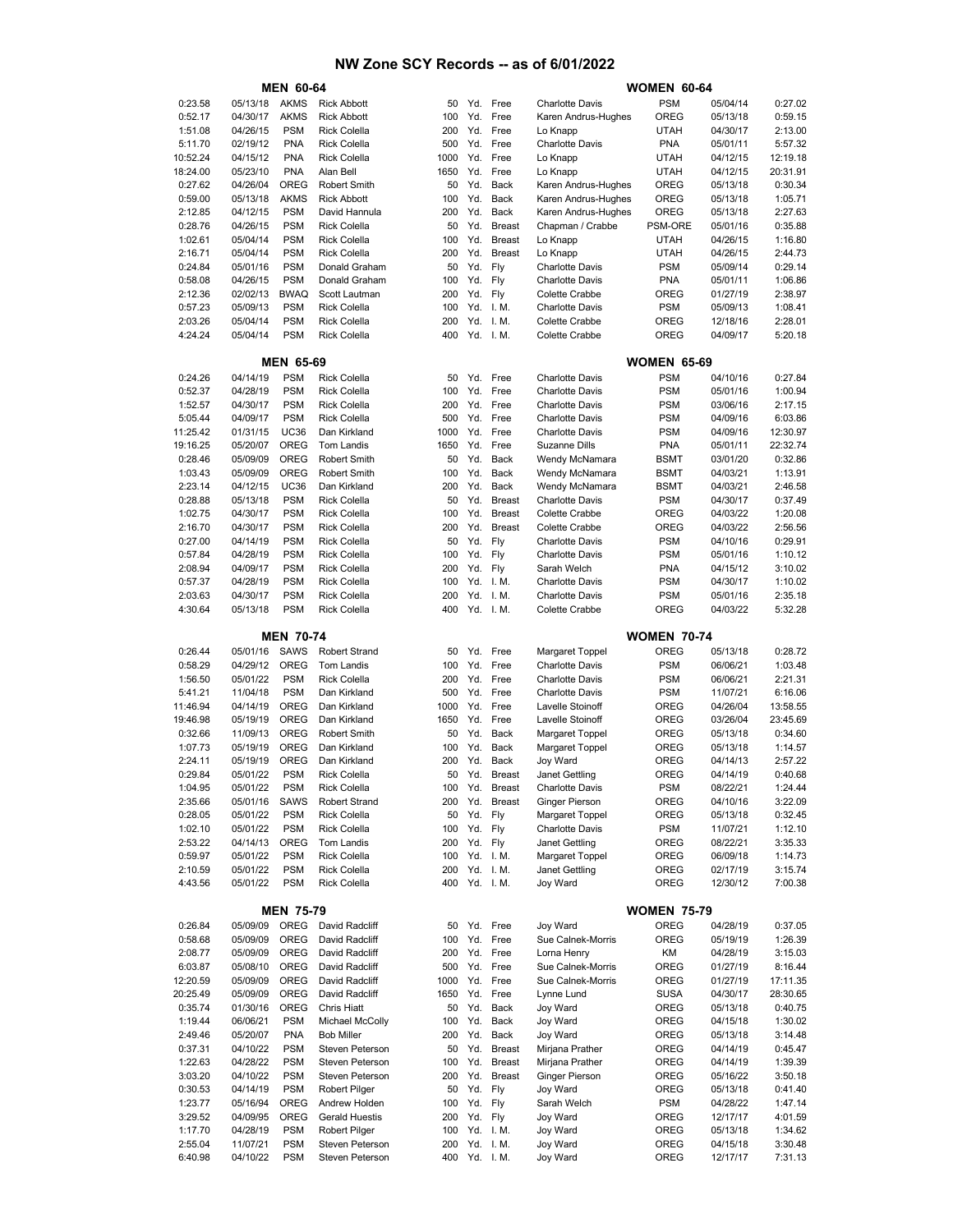|                      |                      | <b>MEN 80-84</b>          |                                |            |            |                         |                                                   | <b>WOMEN 80-84</b>  |                      |                    |
|----------------------|----------------------|---------------------------|--------------------------------|------------|------------|-------------------------|---------------------------------------------------|---------------------|----------------------|--------------------|
| 0:29.85              | 04/12/15             | OREG                      | David Radcliff                 | 50         |            | Yd. Free                | Patricia Hastings                                 | мм                  | 07/04/15             | 0:38.99            |
| 1:04.60              | 05/04/14             | <b>OREG</b>               | David Radcliff                 | 100        | Yd.        | Free                    | Jane Nichols                                      | <b>OREG</b>         | 05/01/22             | 1:31.03            |
| 2:23.60              | 04/12/15             | OREG                      | David Radcliff                 | 200        | Yd.        | Free                    | Jane Nichols                                      | <b>OREG</b>         | 05/01/22             | 3:29.27            |
| 6:27.81              | 05/04/14             | <b>OREG</b>               | David Radcliff                 | 500        | Yd.        | Free                    | Jane Nichols                                      | OREG                | 05/01/22             | 9:31.34            |
| 13:10.14             | 05/04/14             | <b>OREG</b>               | David Radcliff                 | 1000       | Yd.        | Free                    | Jerri Kawabata                                    | <b>OREG</b>         | 04/12/15             | 20:29.89           |
| 21:54.87             | 05/04/14             | OREG                      | David Radcliff                 | 1650       | Yd.        | Free                    | Patricia Hastings                                 | мм                  | 03/20/16             | 35:24.41           |
| 0:39.87              | 10/10/09             | <b>PNA</b>                | <b>Bob Miller</b>              | 50         | Yd.        | Back                    | Barbara Jackson                                   | ΜМ                  | 04/28/10             | 0:48.76            |
| 1:25.74              | 10/10/09             | <b>PNA</b>                | <b>Bob Miller</b>              | 100        | Yd.        | Back                    | Barbara Jackson                                   | МM                  | 04/28/10             | 1:50.17            |
| 3:26.24              | 04/15/18             | <b>PSM</b>                | Dick Peterson                  | 200        | Yd.        | Back                    | Barbara Jackson                                   | ΜМ                  | 04/28/10             | 4:00.75            |
| 0:41.67              | 03/13/11             | <b>OREG</b>               | <b>Milton Marks</b>            | 50         | Yd.        | <b>Breast</b>           | <b>Muriel Flynn</b>                               | <b>PNA</b>          | 04/13/03             | 0:55.89            |
| 1:34.87              | 04/15/18             | <b>PSM</b>                | Dick Peterson                  | 100        | Yd.        | Breast                  | <b>Muriel Flynn</b>                               | <b>PNA</b>          | 04/13/03             | 2:01.00            |
| 3:23.52              | 04/15/18             | <b>PSM</b>                | Dick Peterson                  | 200        | Yd.        | <b>Breast</b>           | <b>Muriel Flynn</b>                               | <b>PNA</b>          | 04/13/03             | 4:23.47            |
| 0:36.46              | 05/16/99             | OREG                      | Andrew Holden                  | 50         | Yd.        | Fly                     | <b>Betty Kercheval</b>                            | <b>PNA</b>          | 10/27/07             | 1:07.69            |
| 1:30.06              | 05/16/99             | <b>OREG</b>               | Andrew Holden                  | 100        | Yd.        | Fly                     | Helena Hoffman                                    | OREG                | 05/12/96             | 2:53.90            |
| 4:17.56              | 06/17/17             | <b>OREG</b>               | <b>Barry Fasbender</b>         | 200        | Yd.        | Fly                     | Helena Hoffman                                    | OREG                | 02/11/96             | 7:18.45            |
| 1:25.05              | 05/19/19             | OREG                      | Ronald Nakata                  | 100        | Yd.        | I. M.                   | Patricia Hastings                                 | мм                  | 07/04/15             | 2:00.19            |
| 3:21.39              | 04/09/00             | <b>OREG</b>               | Andrew Holden                  | 200        | Yd.        | I. M.                   | Pat Matthiesen                                    | <b>PNA</b>          | 02/16/97             | 5:15.68            |
| 7:53.77              | 04/09/00             | <b>OREG</b>               | <b>Gerald Huestis</b>          | 400        |            | Yd. I.M.                | Helena Hoffman                                    | OREG                | 05/18/97             | 12:16.04           |
|                      |                      |                           |                                |            |            |                         |                                                   |                     |                      |                    |
|                      |                      | <b>MEN 85-89</b>          |                                |            |            |                         |                                                   | <b>WOMEN 85-89</b>  |                      |                    |
| 0:33.76              | 05/20/10             | OREG                      | <b>Willard Lamb</b>            | 50         |            | Yd. Free                | <b>Patience Miller</b>                            | <b>OREG</b>         | 04/14/96             | 0:55.73            |
| 1:12.81              | 05/19/19             | <b>OREG</b>               | David Radcliff                 | 100        | Yd.        | Free                    | Eva Muller                                        | <b>OREG</b>         | 04/05/98             | 2:03.51            |
| 2:42.78              | 05/19/19             | <b>OREG</b>               | David Radcliff                 | 200        | Yd.        | Free                    | Eva Muller                                        | <b>OREG</b>         | 04/05/98             | 4:33.66            |
| 7:37.32              | 05/19/19             | <b>OREG</b>               | David Radcliff                 | 500        | Yd.        | Free                    | Eva Muller                                        | OREG                | 01/31/98             | 12:30.55           |
| 15:25.19             | 05/19/19             | <b>OREG</b>               | David Radcliff                 | 1000       | Yd.        | Free                    | <b>Charlotte Sanddal</b>                          | мм                  | 03/21/12             | 30:02.10           |
| 25:31.87             | 05/19/19             | OREG                      | David Radcliff                 | 1650       | Yd.        | Free                    | <b>Martha Keller</b>                              | OREG                | 10/05/86             | 58:16.43           |
| 0:42.48              | 02/02/08             | <b>OREG</b>               | <b>Willard Lamb</b>            | 50         | Yd.        | Back                    | Barbara Jackson                                   | МM                  | 03/21/15             | 0:57.10            |
| 1:38.08              | 02/02/08             | <b>OREG</b>               | <b>Willard Lamb</b>            | 100        | Yd.        | Back                    | Barbara Jackson                                   | ΜМ                  | 03/21/15             | 2:06.59            |
| 3:36.68              | 02/02/08             | <b>OREG</b>               | <b>Willard Lamb</b>            | 200<br>50  | Yd.<br>Yd. | Back<br>Breast          | Eva Muller<br>Barbara Jackson                     | OREG<br>мм          | 01/31/98             | 4:50.05            |
| 0:49.93              | 04/08/18             | <b>UC31</b><br><b>PNA</b> | <b>Richard Knight</b>          |            |            |                         |                                                   |                     | 03/21/15             | 1:07.03<br>2:55.67 |
| 2:03.10<br>4:54.67   | 05/23/93             | <b>PNA</b>                | Jim Penfield<br>Jim Penfield   | 100<br>200 | Yd.<br>Yd. | <b>Breast</b><br>Breast | Pauline Stangel<br>Eva Muller                     | OREG<br><b>OREG</b> | 04/22/07             | 6:21.15            |
|                      | 05/23/93             | <b>OREG</b>               |                                | 50         | Yd.        |                         |                                                   |                     | 01/27/01             |                    |
| 0:41.99<br>1:46.01   | 04/09/05             | <b>OREG</b>               | Andrew Holden<br>Andrew Holden | 100        | Yd.        | Fly<br>Fly              | <b>Charlotte Sanddal</b><br><b>Elfie Stevenin</b> | мм<br>OREG          | 03/25/12             | 1:19.75<br>5:14.51 |
| 6:10.91              | 10/16/04<br>05/20/07 | <b>OREG</b>               | Andrew Holden                  | 200        | Yd.        | Fly                     | <b>Elfie Stevenin</b>                             | OREG                | 01/20/07<br>04/22/07 | 11:50.19           |
| 1:54.89              | 10/30/16             | <b>PSM</b>                | <b>Robert Dorse</b>            | 100        |            | Yd. I.M.                | Eva Muller                                        | <b>OREG</b>         | 01/31/98             | 2:32.65            |
| 4:48.02              | 01/01/92             | <b>OREG</b>               | Herb Eisenschmidt              | 200        | Yd.        | I. M.                   | Eva Muller                                        | OREG                | 04/05/98             | 5:21.65            |
| 9:47.85              | 02/24/92             | <b>OREG</b>               | Herb Eisenschmidt              | 400        |            | Yd. I.M.                | Martha Keller                                     | OREG                | 03/01/86             | 17:13.92           |
|                      |                      |                           |                                |            |            |                         |                                                   |                     |                      |                    |
|                      |                      | <b>MEN 90-94</b>          |                                |            |            |                         |                                                   | <b>WOMEN 90-94</b>  |                      |                    |
| 0:37.93              | 04/12/15             | OREG                      | <b>Willard Lamb</b>            | 50         | Yd.        | Free                    | <b>Charlotte Sanddal</b>                          | MM                  | 02/07/15             | 1:00.20            |
|                      |                      |                           |                                | 100        | Yd.        | Free                    | <b>Charlotte Sanddal</b>                          | МM                  | 03/28/15             | 2:36.60            |
|                      |                      |                           |                                |            |            |                         |                                                   |                     |                      |                    |
| 1:27.46              | 04/12/15             | <b>OREG</b>               | <b>Willard Lamb</b>            |            |            |                         |                                                   |                     |                      |                    |
| 3:18.81              | 01/31/15             | <b>OREG</b>               | <b>Willard Lamb</b>            | 200        | Yd.        | Free                    | Virginia Phipps                                   | OREG                | 04/12/15             | 5:28.54            |
| 8:54.93              | 03/24/13             | <b>OREG</b>               | <b>Willard Lamb</b>            | 500        | Yd.        | Free                    | Eva Muller                                        | OREG                | 03/16/03             | 13:48.81           |
| 18:13.07             | 11/09/13             | <b>OREG</b>               | <b>Willard Lamb</b>            | 1000       | Yd.        | Free                    | <b>Charlotte Sanddal</b>                          | ΜМ                  | 03/30/14             | 34:30.65           |
|                      | 11/09/13             | OREG                      | <b>Willard Lamb</b>            | 1650       | Yd.        | Free                    | <b>Charlotte Sanddal</b>                          | МM                  | 03/21/15             | 58:35.01           |
| 0:49.02              | 04/06/14             | <b>OREG</b>               | <b>Willard Lamb</b>            | 50         | Yd.        | <b>Back</b>             | Eva Muller                                        | OREG                | 03/16/03             | 1:06.64            |
| 30:23.70<br>1:48.43  | 04/06/14             | OREG                      | <b>Willard Lamb</b>            | 100        | Yd.        | Back                    | <b>Charlotte Sanddal</b>                          | МM                  | 06/21/14             | 2:50.12            |
| 3:55.51              | 04/12/15             | <b>OREG</b>               | <b>Willard Lamb</b>            | 200        | Yd.        | Back                    | Eva Muller                                        | <b>OREG</b>         | 03/16/03             | 5:28.78            |
| 0:57.65              | 05/10/98             | <b>PNA</b>                | Jim Penfield                   | 50         | Yd.        | <b>Breast</b>           | Charlotte Sanddal                                 | МM                  | 11/16/13             | 1:42.41            |
| 2:27.59              | 01/15/00             | PNA                       | Jim Penfield                   | 100        |            | Yd. Breast              | Charlotte Sanddal                                 | МM                  | 06/21/14             | 3:53.95            |
| 6:22.86              | 10/18/98             | <b>PNA</b>                | Jim Penfield                   | 200        | Yd.        | <b>Breast</b>           | Eva Muller                                        | OREG                | 03/16/03             | 7:21.02            |
| 1:10.64              | 07/03/99             | <b>PNA</b>                | Jim Penfield                   | 50         | Yd. Fly    |                         | Charlotte Sanddal                                 | МM                  | 04/06/13             | 1:19.35            |
|                      |                      |                           |                                | 100        | Yd. Fly    |                         |                                                   |                     |                      |                    |
|                      |                      |                           |                                | 200        | Yd. Fly    |                         |                                                   |                     |                      |                    |
| 2:19.27              | 05/10/98             | <b>PNA</b>                | Jim Penfield                   | 100        |            | Yd. I.M.                | <b>Charlotte Sanddal</b>                          | ΜМ                  | 03/21/15             | 2:57.09            |
|                      |                      |                           |                                | 200        |            | Yd. I.M.                | Charlotte Sanddal                                 | ΜМ                  | 05/04/14             | 7:02.39            |
|                      |                      |                           |                                | 400        |            | Yd. I.M.                |                                                   |                     |                      |                    |
|                      |                      |                           |                                |            |            |                         |                                                   |                     |                      |                    |
|                      |                      | <b>MEN 95-99</b>          |                                |            |            |                         |                                                   | <b>WOMEN 95-99</b>  |                      |                    |
| 0:42.23              | 05/13/18             | OREG                      | <b>Willard Lamb</b>            | 50         |            | Yd. Free                | <b>Charlotte Sanddal</b>                          | <b>BSMT</b>         | 04/07/18             | 1:28.64            |
| 1:37.61              | 05/13/18             | OREG                      | <b>Willard Lamb</b>            | 100        |            | Yd. Free                | <b>Charlotte Sanddal</b>                          | <b>BSMT</b>         | 04/07/18             | 3:08.64            |
| 3:38.02              | 04/15/18             | OREG                      | <b>Willard Lamb</b>            | 200        |            | Yd. Free                | <b>Charlotte Sanddal</b>                          | <b>BSMT</b>         | 12/14/19             | 7:29.45            |
| 9:40.15              | 04/15/18             | OREG                      | <b>Willard Lamb</b>            | 500        |            | Yd. Free                | <b>Charlotte Sanddal</b>                          | <b>BSMT</b>         | 01/25/20             | 19:56.99           |
|                      | 01/27/19             | OREG                      | <b>Willard Lamb</b>            | 1000       |            | Yd. Free                | <b>Charlotte Sanddal</b>                          | <b>BSMT</b>         | 03/01/20             | 41:34.00           |
|                      | 05/13/18             | OREG                      | <b>Willard Lamb</b>            | 1650       |            | Yd. Free                | <b>Charlotte Sanddal</b>                          | <b>BSMT</b>         | 03/01/20             | 8:50.00            |
| 0:53.43              | 05/13/18             | OREG                      | <b>Willard Lamb</b>            | 50         |            | Yd. Back                | <b>Charlotte Sanddal</b>                          | <b>BSMT</b>         | 12/15/19             | 1:34.05            |
| 1:54.81              | 05/13/18             | OREG                      | <b>Willard Lamb</b>            | 100        |            | Yd. Back                | <b>Charlotte Sanddal</b>                          | <b>BSMT</b>         | 12/14/19             | 3:13.92            |
| 4:10.89              | 04/15/18             | OREG                      | <b>Willard Lamb</b>            | 200        |            | Yd. Back                | Charlotte Sanddal                                 | <b>BSMT</b>         | 04/08/18             | 7:08.37            |
| 1:46.27              | 04/03/22             | OREG                      | <b>Willard Lamb</b>            | 50         |            | Yd. Breast              | <b>Charlotte Sanddal</b>                          | <b>BSMT</b>         | 04/08/18             | 1:57.24            |
|                      |                      |                           |                                | 100        |            | Yd. Breast              | Charlotte Sanddal                                 | <b>BSMT</b>         | 04/08/18             | 4:05.57            |
|                      |                      |                           |                                | 200        |            | Yd. Breast              | Charlotte Sanddal                                 | <b>BSMT</b>         | 12/15/19             | 9:56.37            |
|                      |                      |                           |                                | 50         | Yd. Fly    |                         |                                                   |                     |                      |                    |
|                      |                      |                           |                                | 100        | Yd. Fly    |                         |                                                   |                     |                      |                    |
| 20:07.46<br>33:35.05 |                      |                           |                                | 200        | Yd. Fly    |                         |                                                   |                     |                      |                    |
|                      |                      |                           |                                | 100        |            | Yd. I.M.                | <b>Charlotte Sanddal</b>                          | BSMT                | 04/08/18             | 4:04.35            |
|                      |                      |                           |                                | 200<br>400 |            | Yd. I.M.<br>Yd. I.M.    |                                                   |                     |                      |                    |